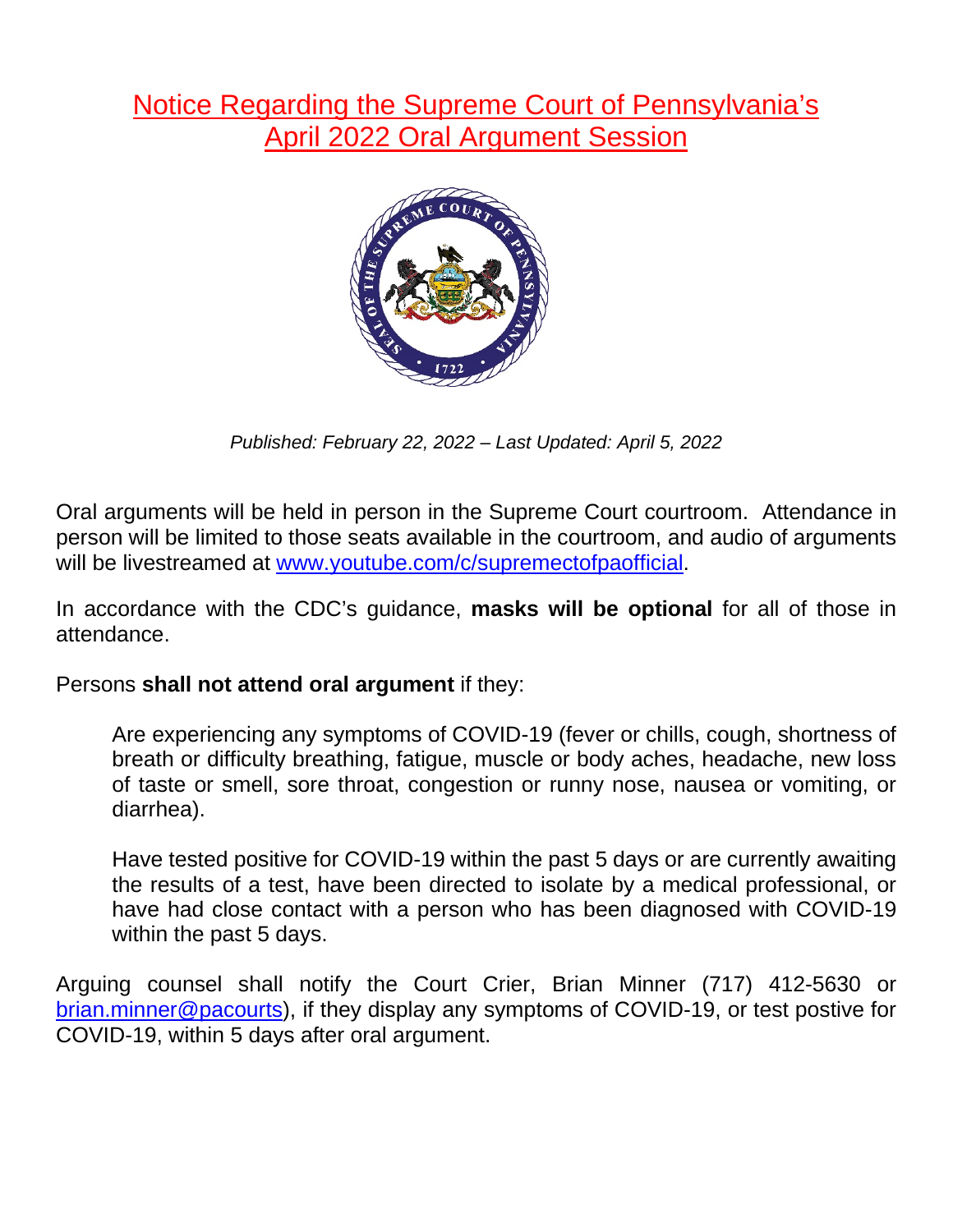

## **Supreme Court of Pennsylvania Court Daily Argument Lists From 04/12/2022 to 04/13/2022**

| Panel:<br>Listed/Submitted: | 1-FULL COURT-2022-1<br>04/12/2022<br>Supreme Court Courtroom, Pittsburgh<br>Pittsburgh |                 |                                                    |                           |  |  |
|-----------------------------|----------------------------------------------------------------------------------------|-----------------|----------------------------------------------------|---------------------------|--|--|
| Location:<br>City:          |                                                                                        |                 |                                                    |                           |  |  |
| <b>Docket No</b>            | <b>Journal No</b>                                                                      |                 | <b>Daily List Short Caption</b>                    | <b>Consideration Type</b> |  |  |
| 19 WAP 2021                 | J-21-2022                                                                              |                 | Commonwealth v. Coleman, D., Aplt                  | Oral Argument Supreme Ct. |  |  |
| 77 MAP 2021                 | J-22-2022                                                                              | $2^{\circ}$     | Estate of Cowher, Aplt. v. Kodali, S., M.D., et al | Oral Argument Supreme Ct. |  |  |
| 21 WAP 2021                 | J-23-2022                                                                              | 3               | Commonwealth v. Stevenson, V., Aplt.               | Oral Argument Supreme Ct. |  |  |
| 30 EAP 2021                 | $J - 24 - 2022$                                                                        | 4               | Kornfeind, W. v. New Werner Holding, Aplt.         | Oral Argument Supreme Ct. |  |  |
| 88 MAP 2021                 | $J-25-2022$                                                                            | $5\overline{)}$ | Central Dauphin SD, Aplt. v. Hawkins, V., et al.   | Oral Argument Supreme Ct. |  |  |

**Total for 04/12/2022: 5**